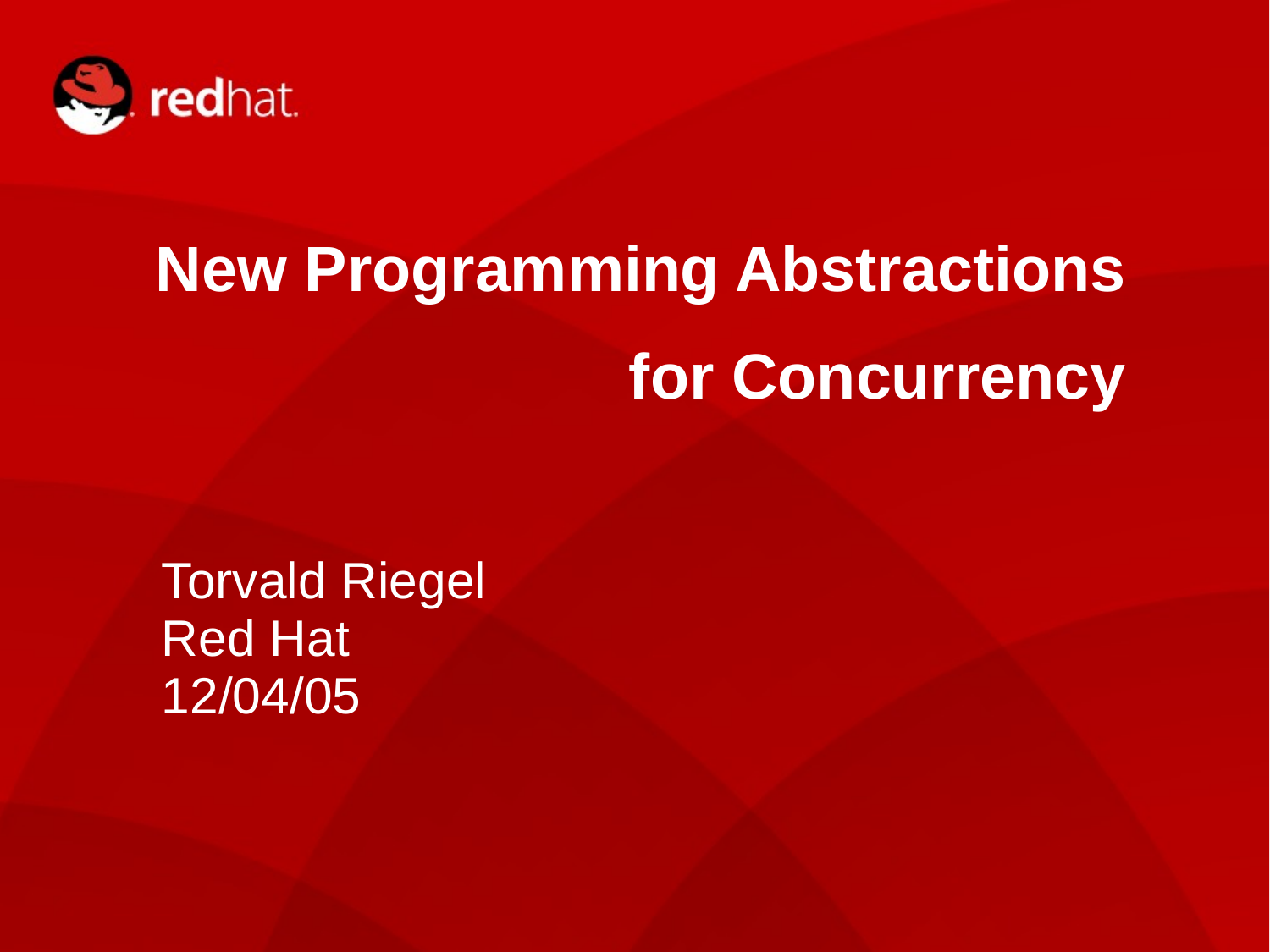## **Concurrency and atomicity**

| C++11 atomic types                                                                                 | <b>Transactional Memory</b>                            |  |  |
|----------------------------------------------------------------------------------------------------|--------------------------------------------------------|--|--|
| Provide atomicity for concurrent accesses by different threads<br>Both based on C++11 memory model |                                                        |  |  |
| Single memory location                                                                             | Any number of memory locations                         |  |  |
| Low-level abstraction,<br>exposes HW primitives                                                    | High-level abstraction,<br>mixed SW/HW runtime support |  |  |

• Talk's focus is on C++ but C11 has (very) similar support

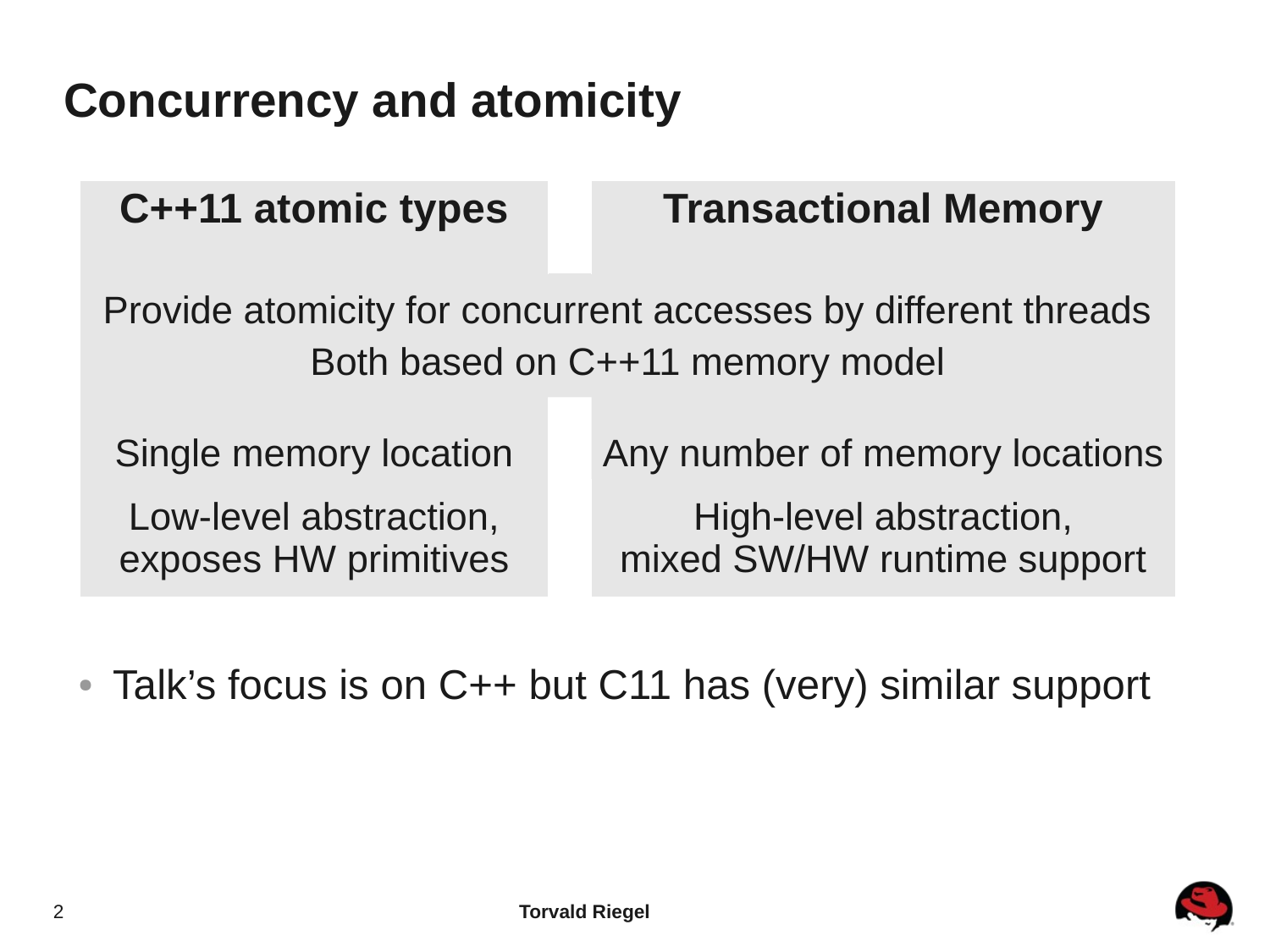# **Atomic types and accesses**

- Making a type  $T$  atomic: atomic $\leq T$
- Load, store:
	- atomic<int>  $a$ ;  $a = a + 1$ ;  $a$ .store( $a$ .load() + 1);
- CAS and other atomic read-modify-write:
	- $\bullet$  int exp = 0; a.compare\_exchange\_strong(exp, 1);  $previous = a.fetch\_add(23);$
- Sequential consistency is default
	- All s-c ops in total order that is consistent with per-thread program orders
- Other weaker memory orders can be specified
	- locked\_flag.store(false, memory\_order\_release);
	- Orders: acquire, acq\_rel, release, relaxed, seq\_cst, consume

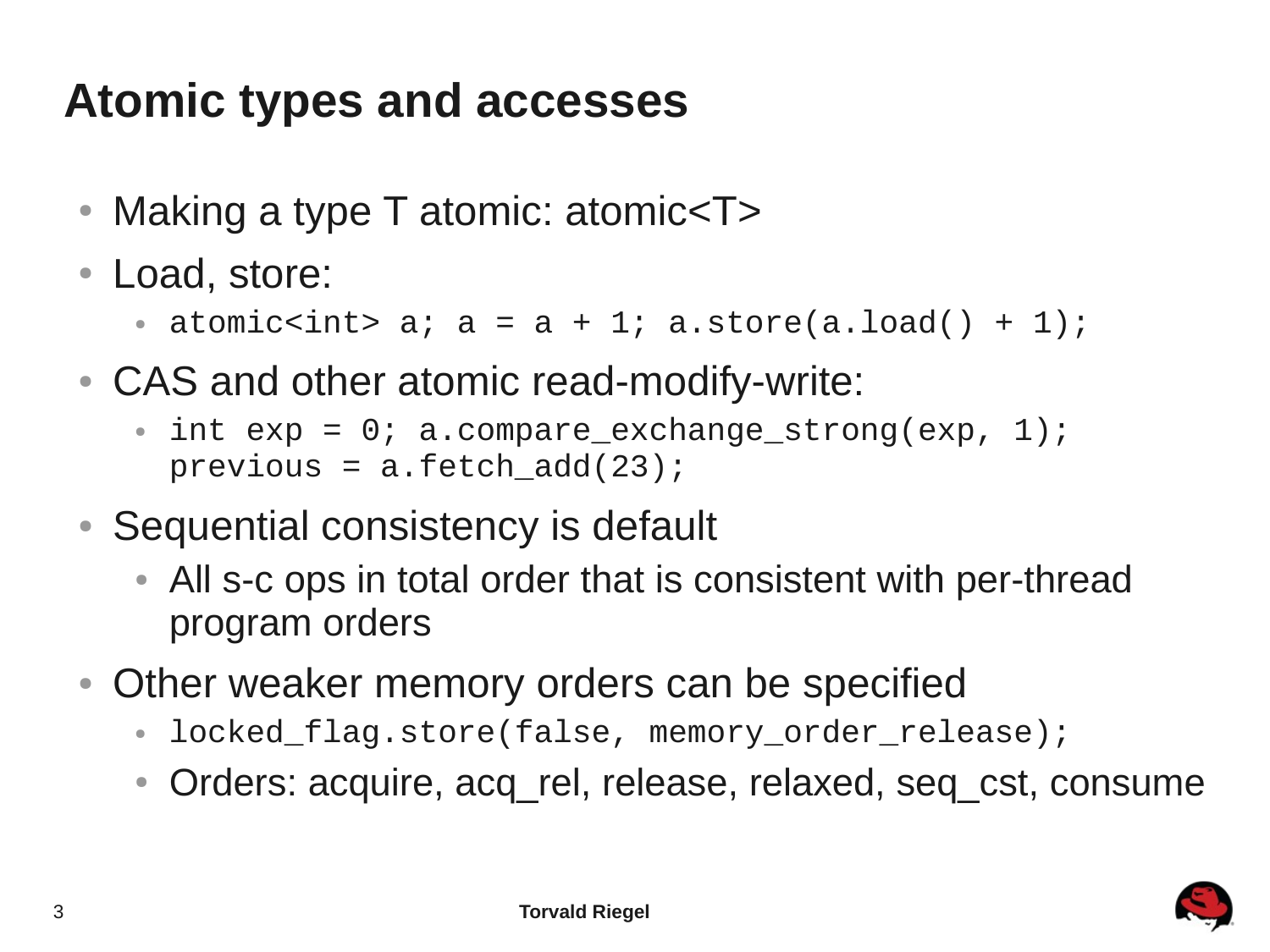## **Why a memory model?**

- Defines multi-threaded executions (undefined pre C++11)
	- Normal, nonatomic memory accesses
	- Ordering of all operations enforced by atomic/synchronizing memory accesses
- Common ground for programmers and compilers
	- Formalizations of the model exist (Batty et al. [1])
	- Base for testing tools, compiler testing, verification, ...
- Unified abstraction for HW memory models
	- Portable concurrent code (across HW and compilers)
	- Simpler than several HW memory models

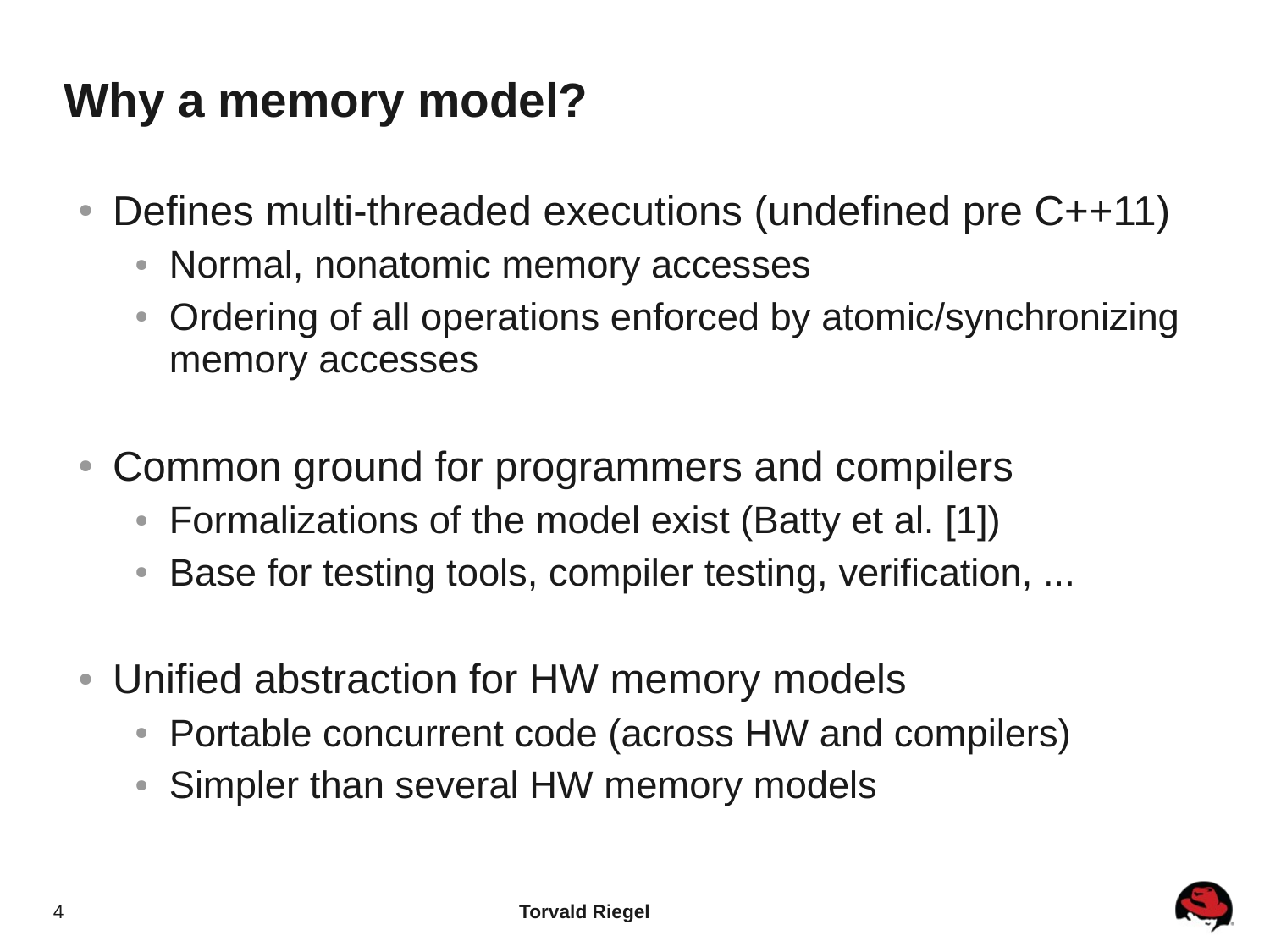# **Happens-before (HB)**

- Order of operations in a particular execution of a program
- Derived from / related to other relations:
	- Sequenced-before (SB): single-thread program order
	- Reads-from: which store op's value a load op reads
	- Synchronizes with (SW)
		- Example: acquire-load reads from release-store (both atomic)
	- Total orders for seq cst operations, lock acquisition/release
	- Simplified:  $HB =$  transitive closure of SB U SW
- Compiler generates code that ensures some valid HB:
	- Must be acyclic and consistent with all other relations/rules
	- Generated code ensures HB on top of HW memory model

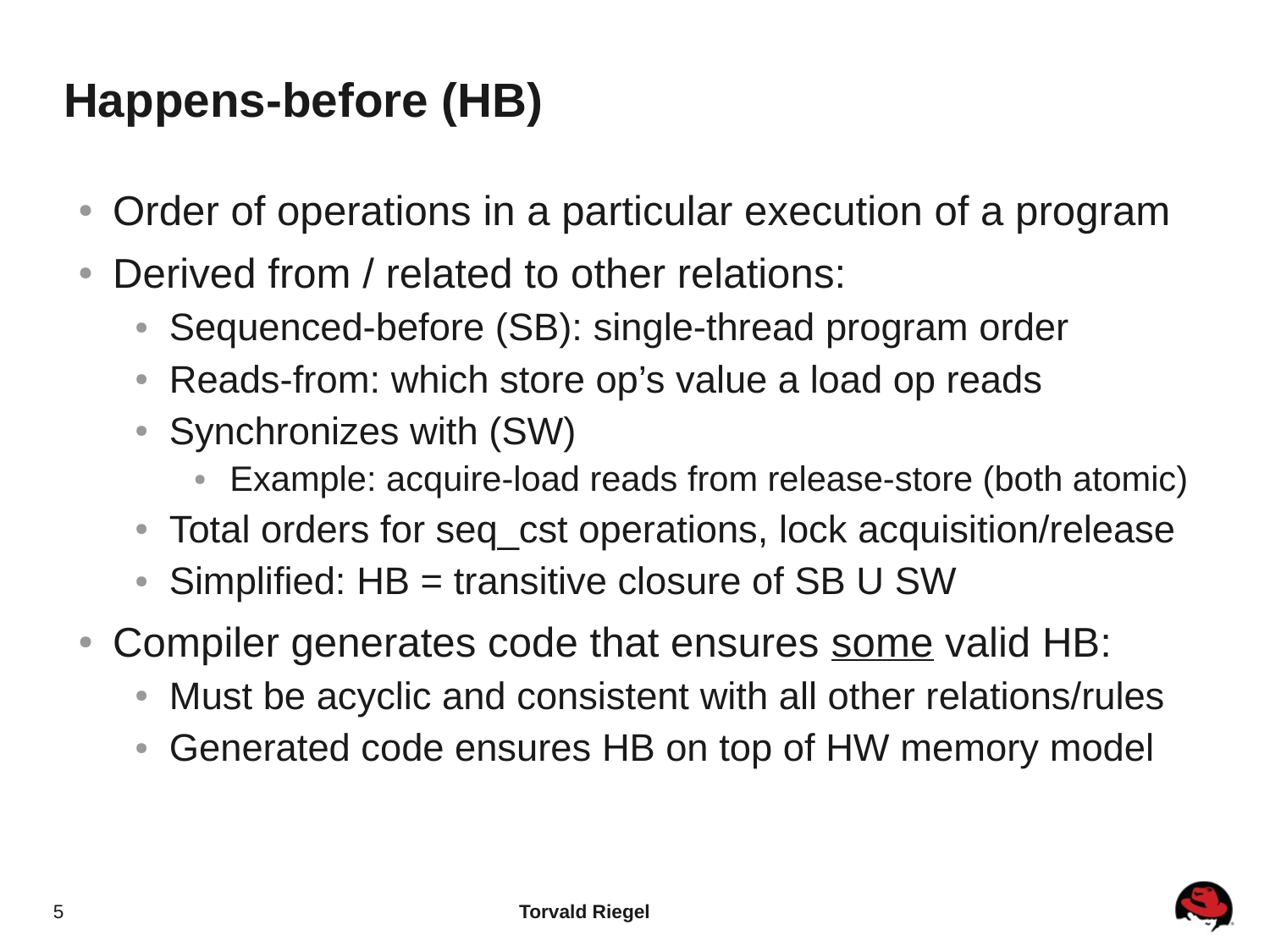# **Data-race freedom (DRF)**

- Data race: Nonatomic accesses, same location, at least one a store, not ordered by HB
- Any valid execution has a data race? => Undefined behavior
- Programs must be DRF
	- Allows compiler to optimize
- Compiler must preserve DRF
	- Access granularity (e.g., bitfields)
	- Speculative stores, reordering, hoisting, ...

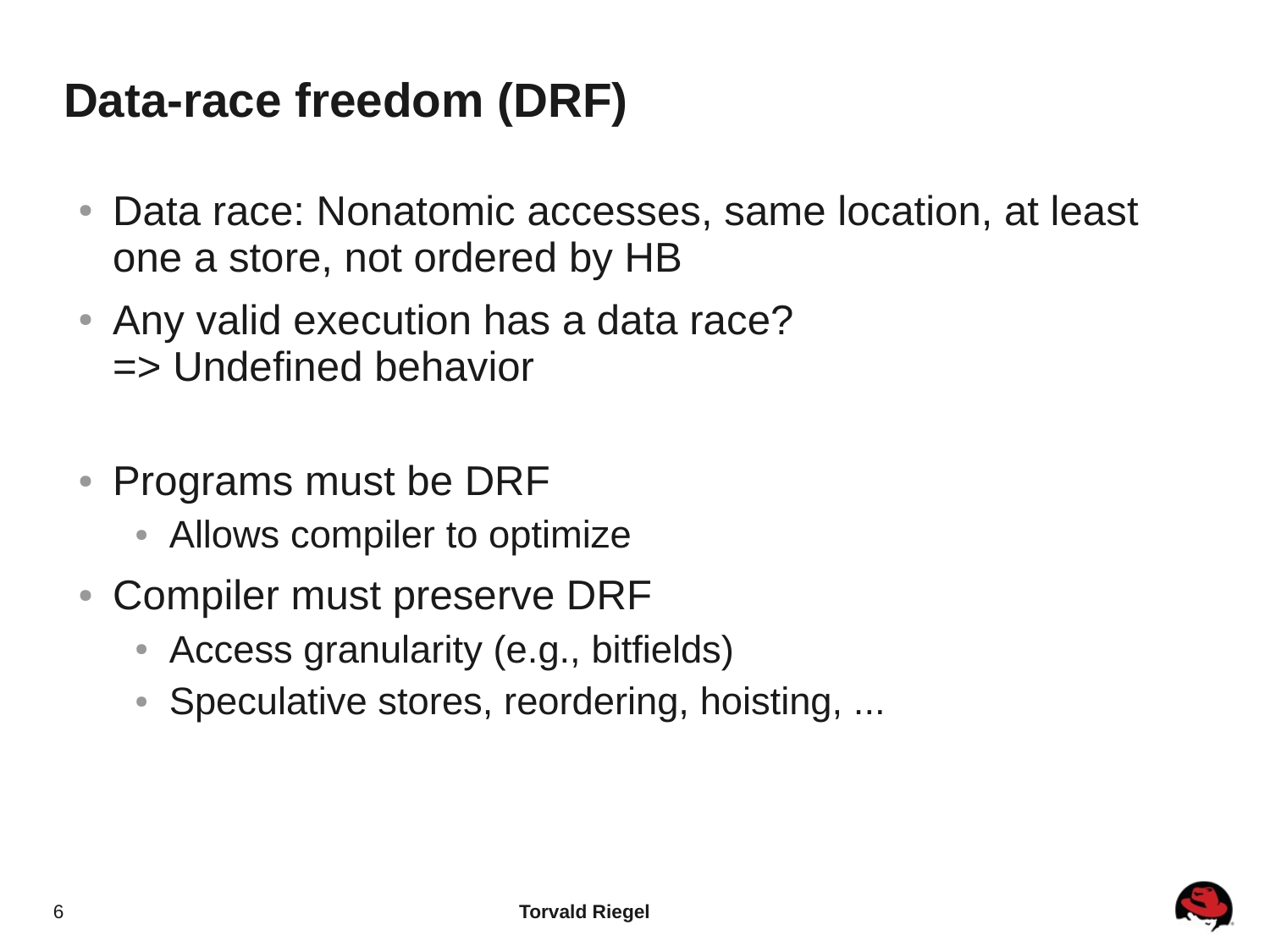# **Example: Programmer's POV**



• Programmers must beware of data races:  $temp = data;$ if (data\_public.load(mo\_acquire)) use(temp); *Races with init Program behavior is undefined*

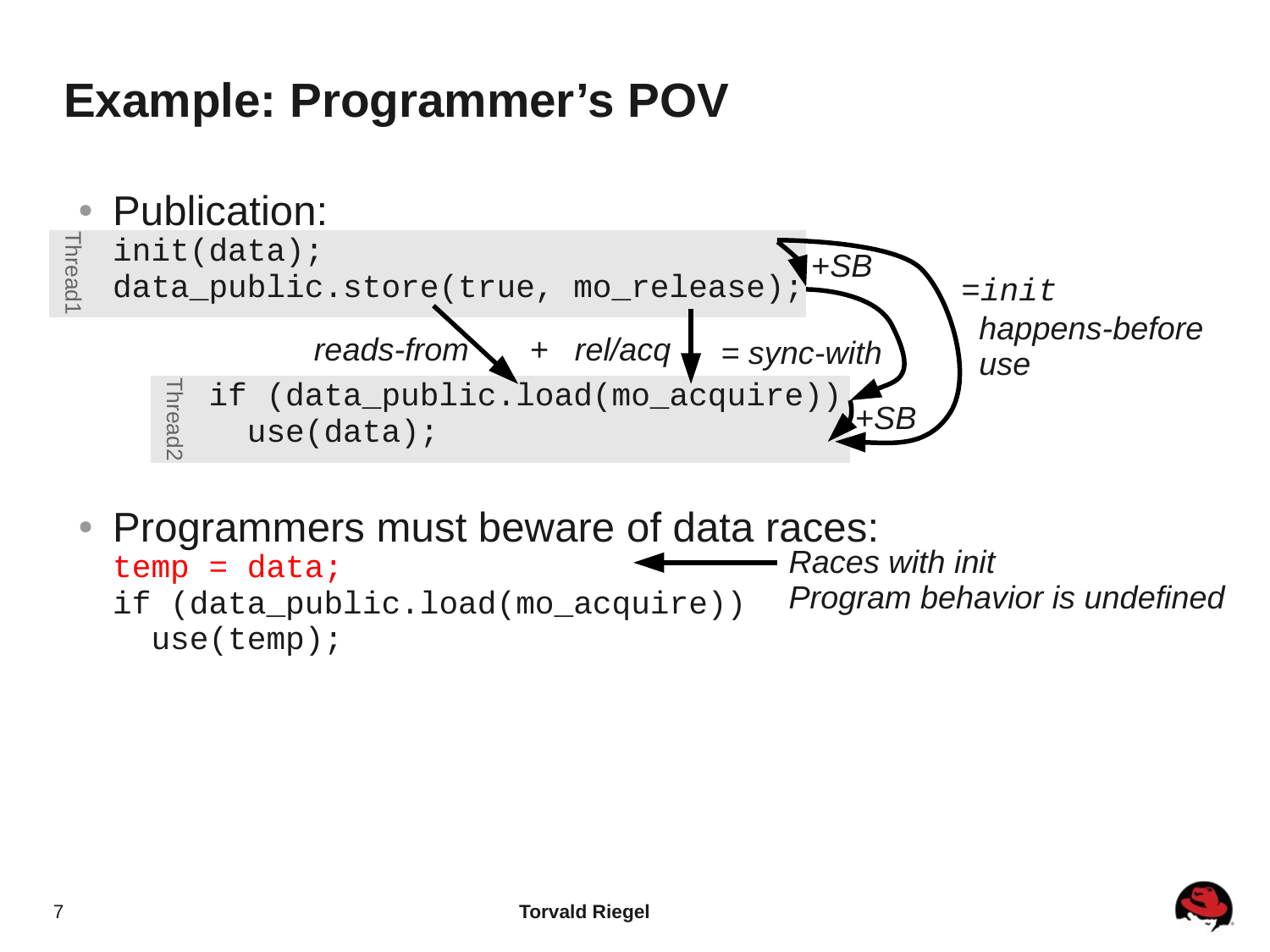# **Example: Can the compiler hoist a load?**

- Can we load data earlier than the conditional?
- $\bullet$  if (data\_public.load(mo\_acquire)) use(data);
	- No! Introduces data race, defeats acquire HW barrier.
- $\bullet$  if (data\_public.load(mo\_relaxed)) use(data);
	- Yes! mo\_relaxed doesn't contribute to happens-before.
- $\bullet$  if (data\_public.load(mo\_acquire)) use(data); use\_again(data);
	- Yes!? data always loaded, nonatomic, no ordering by other sync. Can assume DRF program, so no concurrent write.

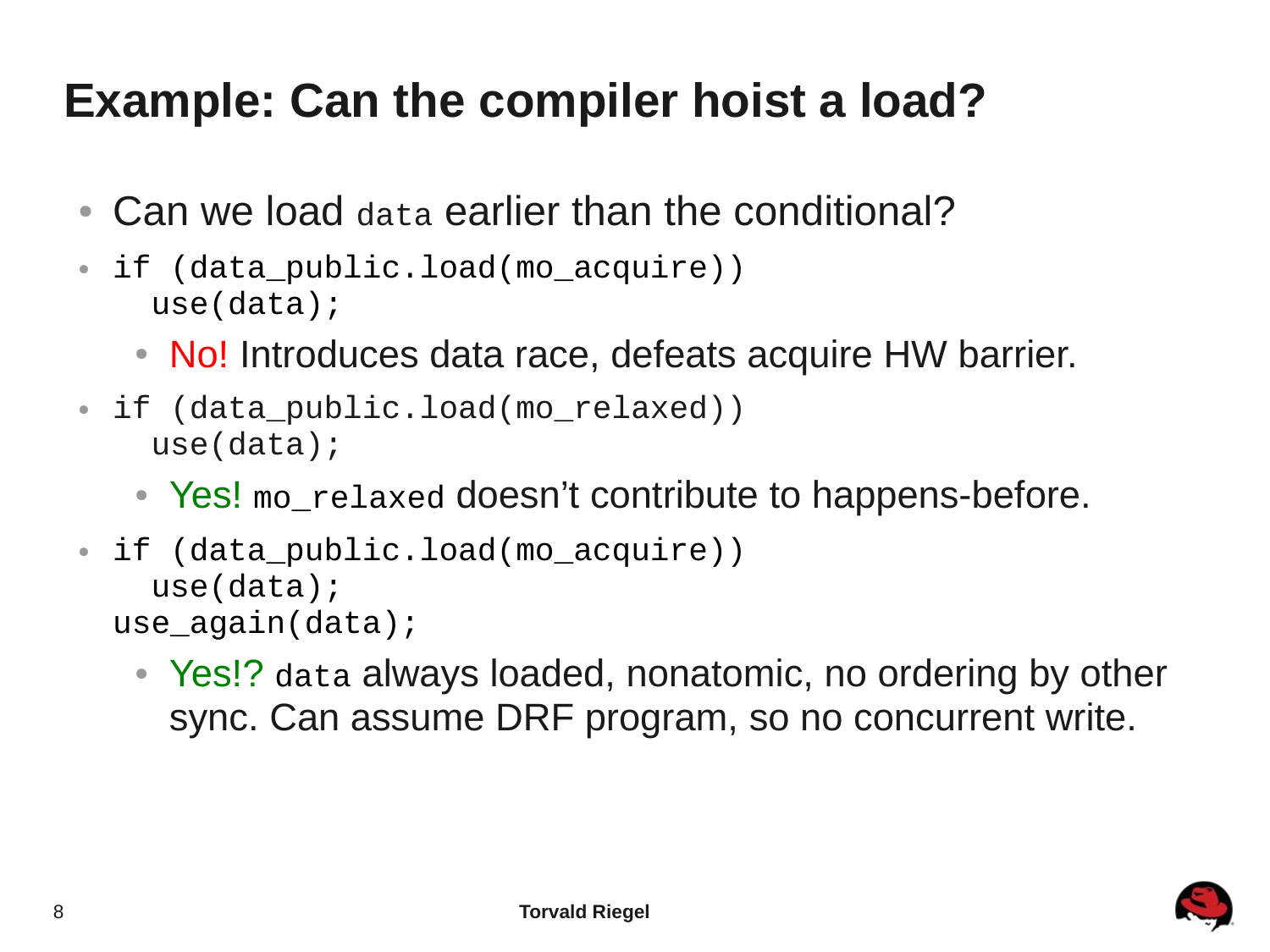#### **GCC status**

- Atomics: efficient code generated on the major archs
	- New \_\_atomic\* builtins (replace \_\_sync\*)
	- Frontend: C++ works, C11 atomics are WIP
	- libatomic: library fallback for non-native atomic ops
	- Issues:
		- Back-off in CAS loops?
		- CAS strong on LL/SC archs vs. C++ progress guarantees
		- libatomic: Don't use 2-word CAS for 2-word atomics?
- Memory model: seems to work, more or less
	- Need to audit GCC passes
		- Is optimizing across atomics worthwhile?
	- Need comprehensive testing to prevent future regressions

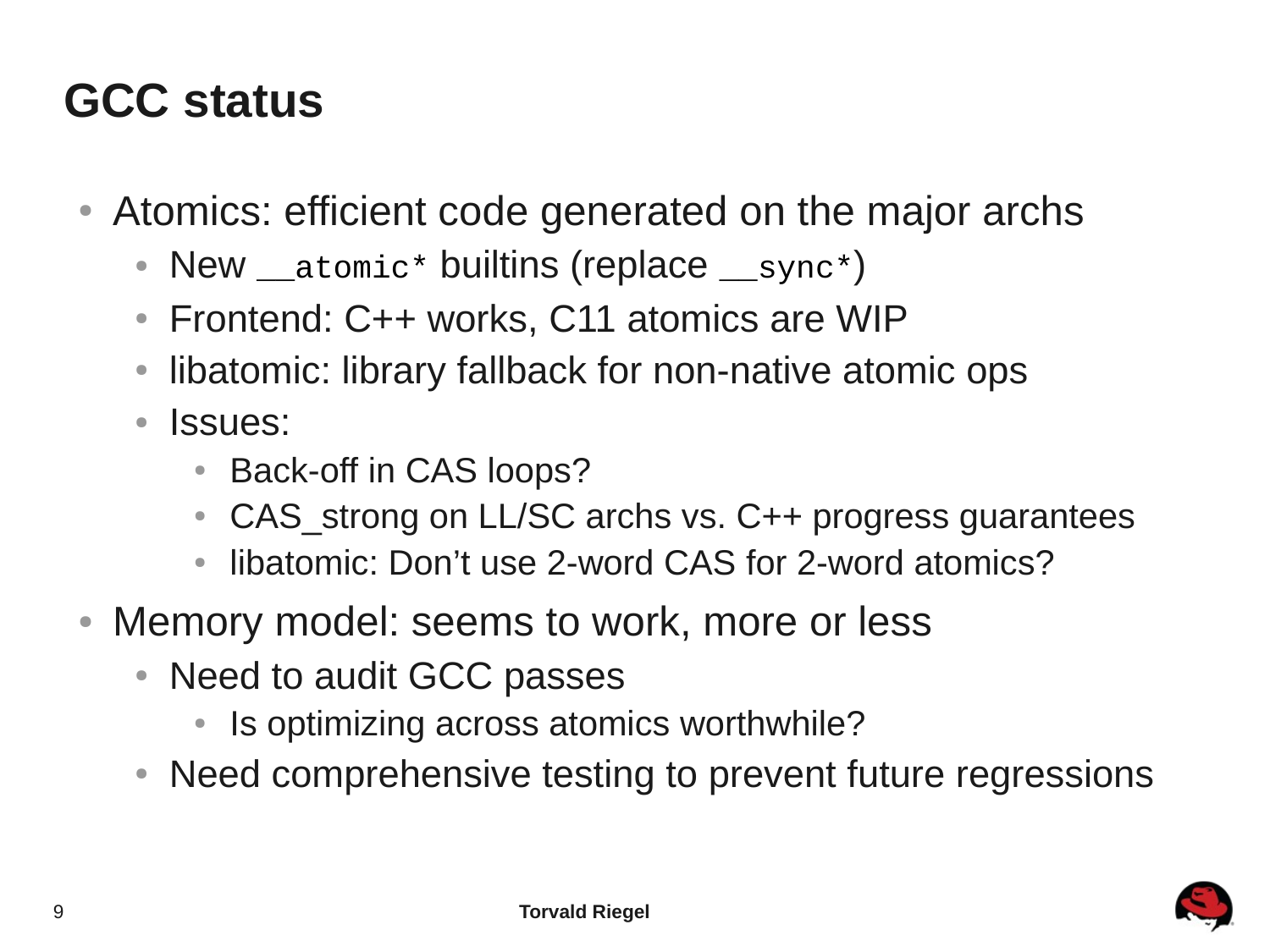# **Transactional Memory (TM): What is it?**

- TM is a programming abstraction
	- Declare that several actions are atomic
	- But don't have to implement how this is achieved
- TM implementations
	- Are generic, not application-specific
	- Several implementation possibilities:
		- STM: Pure SW TM algorithms
			- Blocking or nonblocking, fine- or coarse-granular locking, ...
		- HTM/HyTM: using additional HW support for TM
			- E.g., Intel TSX, AMD ASF

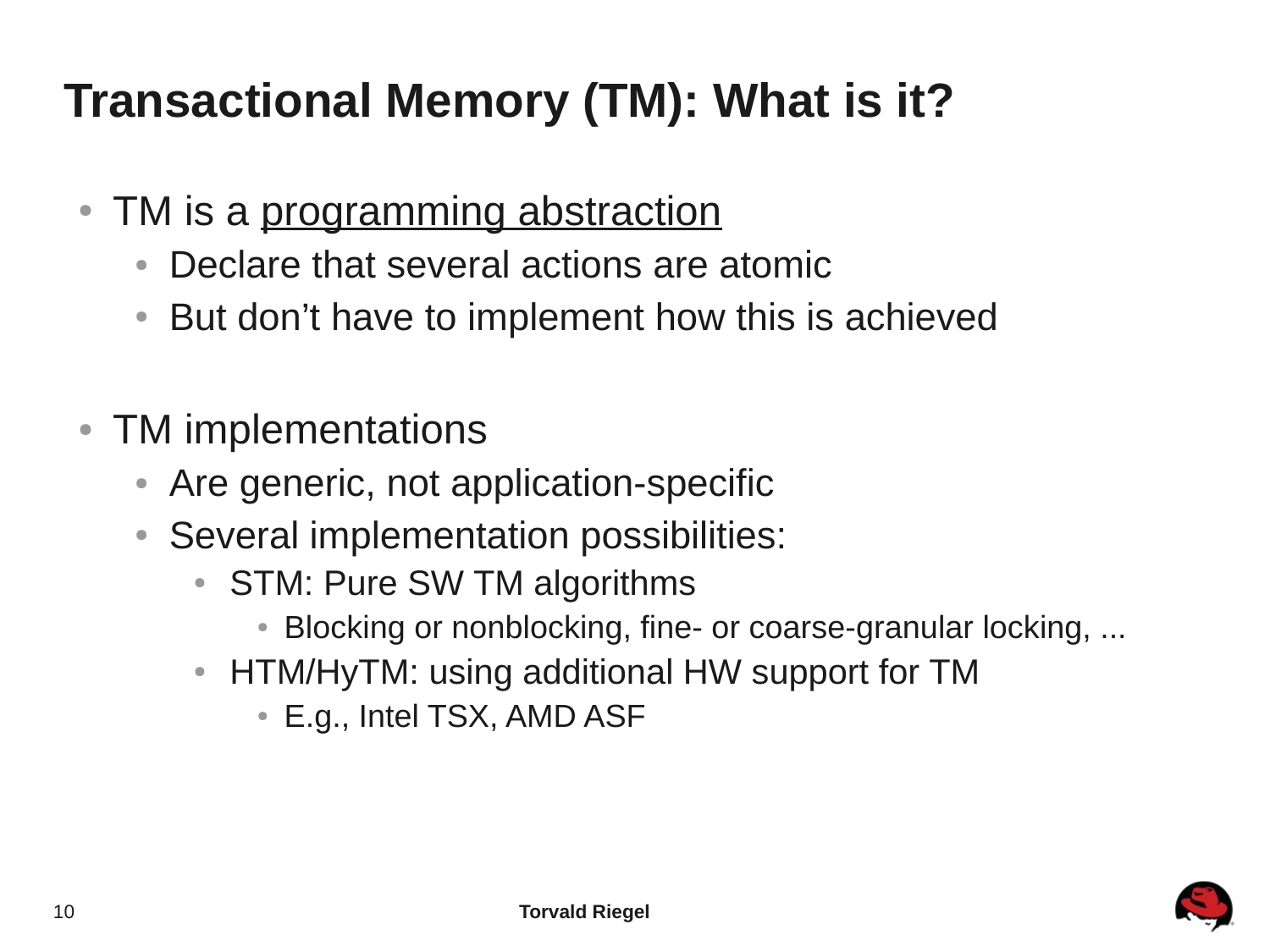# **Transactional language constructs for C/C++**

• Declare that compound statements, expressions, or functions must execute atomically

 $\begin{array}{l} \text{---}$ transaction\_atomic { if (x < 10) y++; }

- No data annotations or special data types required
- Existing (sequential) code can be used in transactions
- Language-level txns are a portable interface for HTM/STM
	- HTM support can be delivered by a TM runtime library update
- Draft specification for C++ [2]
	- HP, IBM, Intel, Oracle, Red Hat
	- C++ standard study group on TM (SG5)
	- C will be similar (GCC supports txns in C and  $C++$ )
	- Feedback welcome!

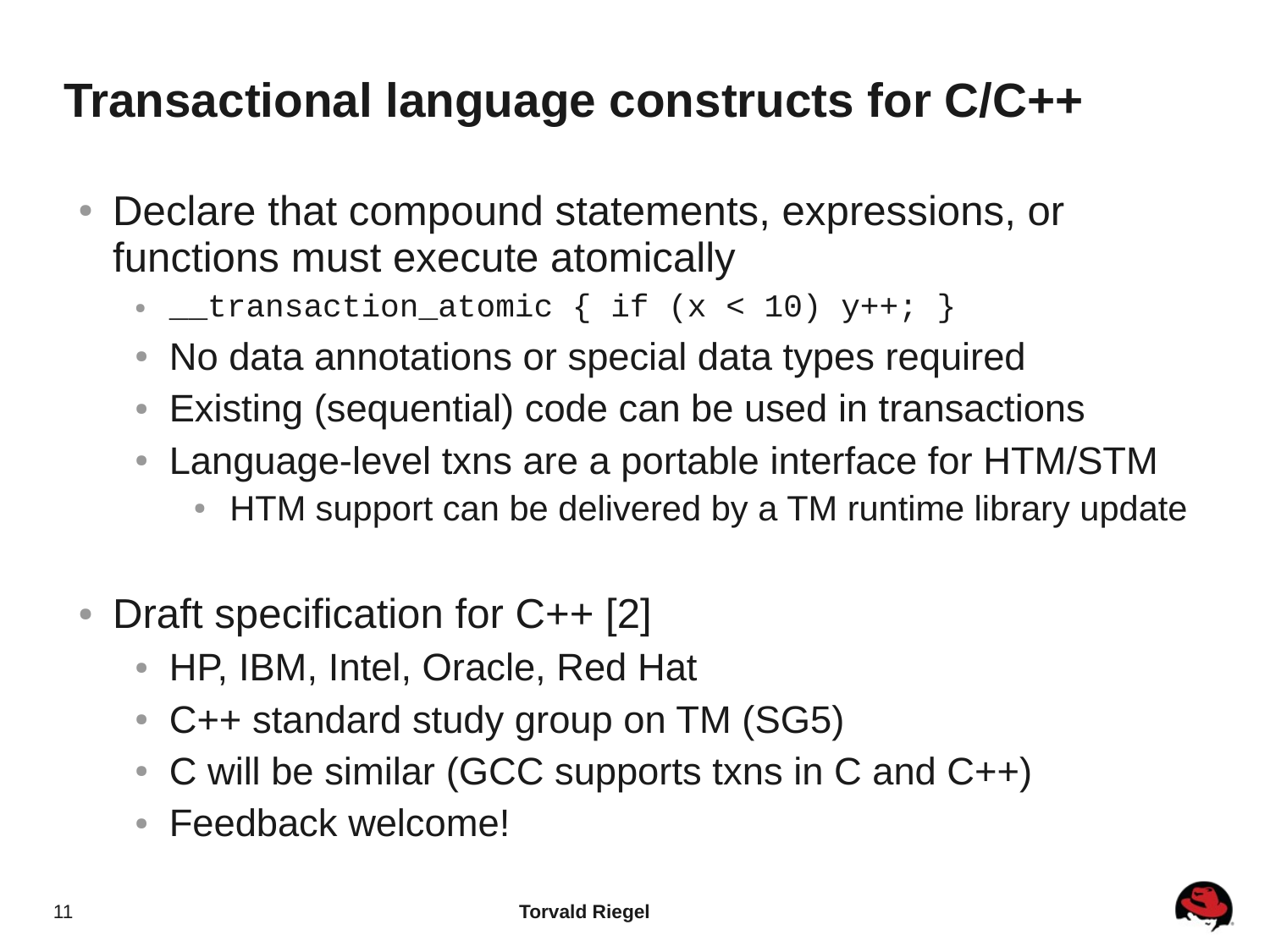## **How to synchronize with transactions?**

- $\bullet$  TM extends the C++11 memory model
	- All transactions totally ordered
	- Order contributes to Happens-Before (HB)
	- TM implementation ensures some valid order that is consistent with HB
	- Does not imply sequential execution!
- Data-race freedom still required  $init(data)$ ; \_transaction\_atomic { data\_public = true; }

Correct: \_\_transaction\_atomic { if (data\_public) use(data); }

Incorrect:  $r_{\text{max}}$  \_\_transaction\_atomic { temp = data; // Data race if (data\_public) use(temp); }

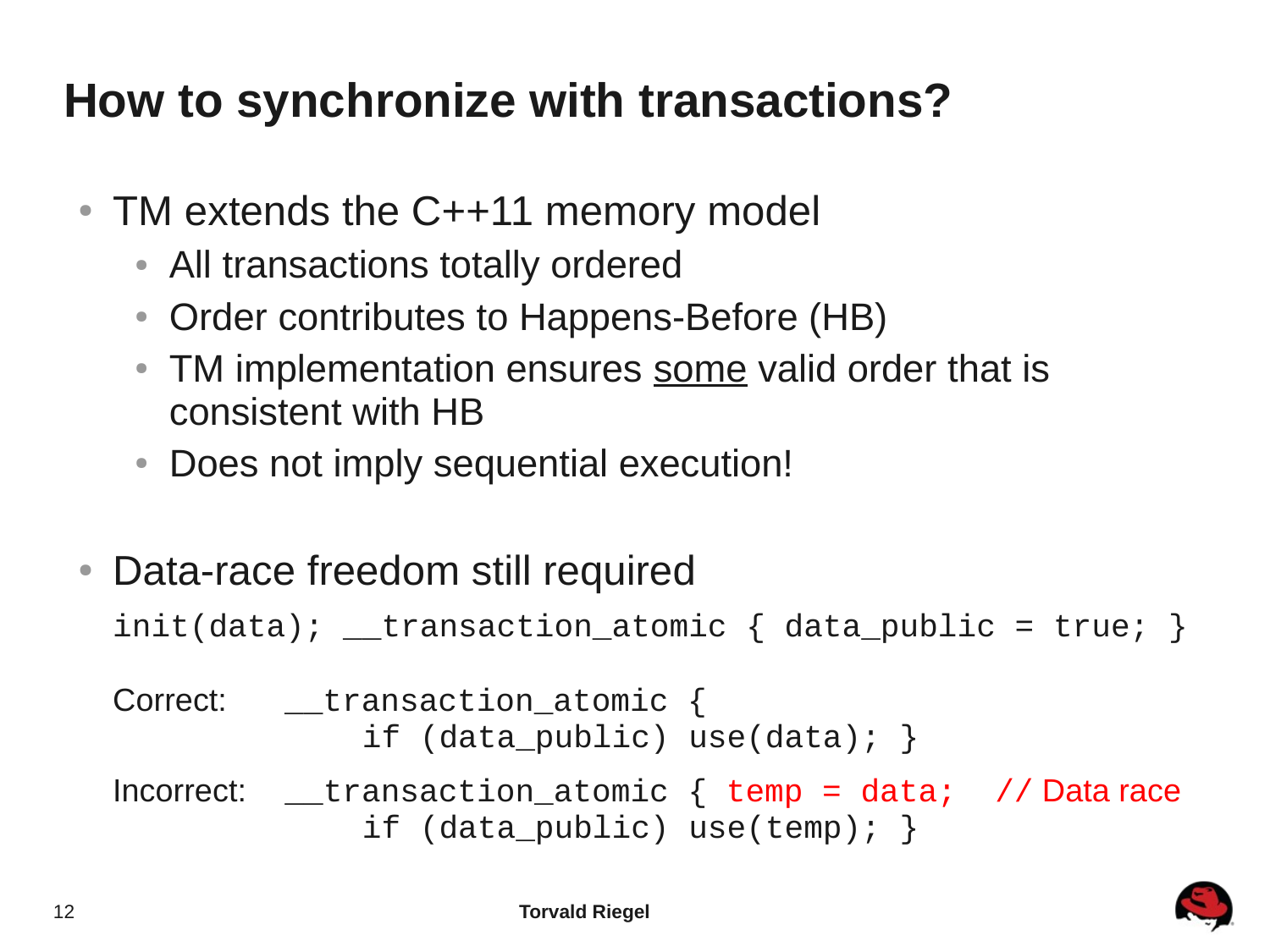# **Atomic vs. relaxed transactions**

|                                       | <b>Atomic</b>                                   | <b>Relaxed</b>          |
|---------------------------------------|-------------------------------------------------|-------------------------|
| Atomic wrt.:                          | All other code                                  | Only other transactions |
| <b>Restrictions on</b><br>txnal code: | No other synchronization<br>(conservative, WIP) | <b>None</b>             |
| Keyword:                              | _transaction_atomic                             | __transaction_relaxed   |

- Restrictions/safety of atomic txns checked at compile time
	- Compiler analyzes code
	- Additional function attributes to deal with multiple CUs
	- WIP: dynamic checking at runtime instead of static checking (optional)

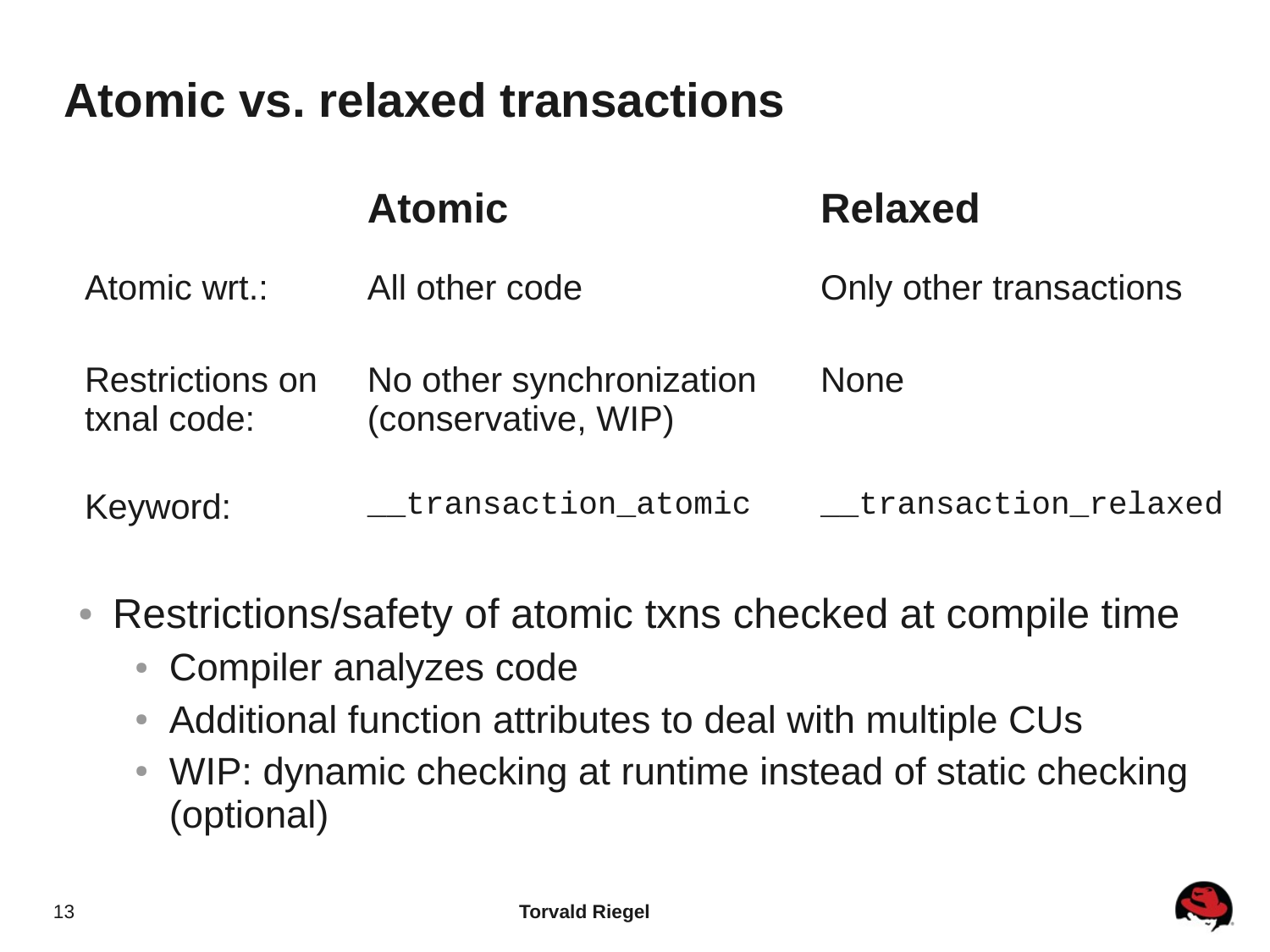# **TM supports a modular programming model**

- Programmers don't need to manage association between shared data and synchronization metadata (e.g., locks)
	- TM implementation takes care of that
- Functions containing only txnal sync compose w/o deadlock, nesting order does not matter
- Example: void move(list& l1, list& l2, element e)
	- { if (l1.remove(e)) l2.insert(e); }
		- $\bullet$  TM:  $\_\_$  transaction $\_\_$ atomic { move(A, B, 23); }
		- Locks: ?
- Early university user studies [3,4] suggest that txns lead to simpler programs with fewer errors compared to locking

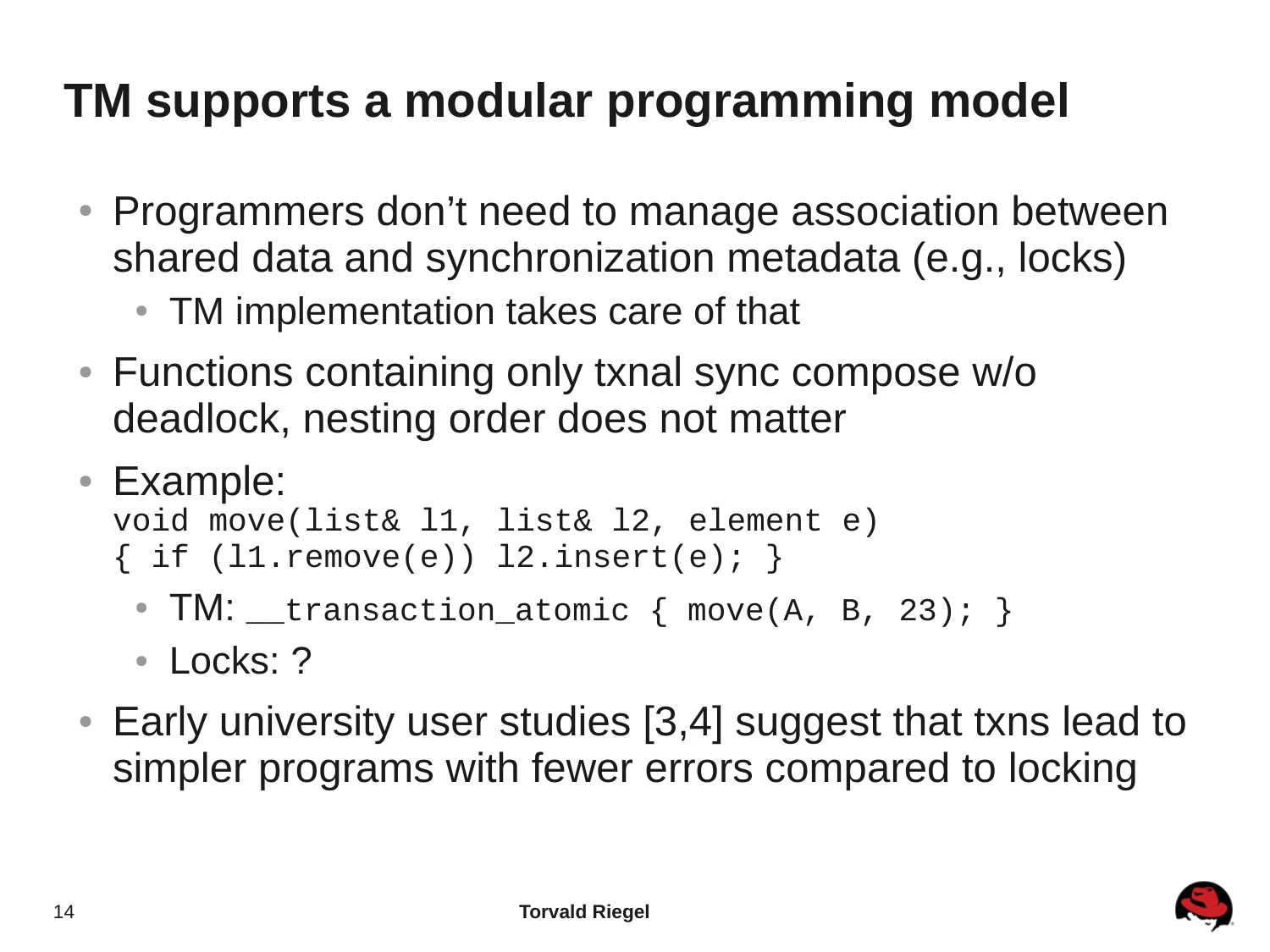#### **GCC status**

- Runs common TM benchmarks correctly
- Compiler: most of TM spec implemented
	- Publication safety not guaranteed
		- Need to restrict reordering across conditionals
	- Uninstrumented code path not yet created
	- TM type annotations not checked when casting
- libitm: general-purpose TM algorithms
	- Common ABI with ICC
		- Some divergence since most recent version of the spec
	- Performance tuning (problem: lack of real world usage)
	- Use HTMs that become available
- We need your workloads and use cases!